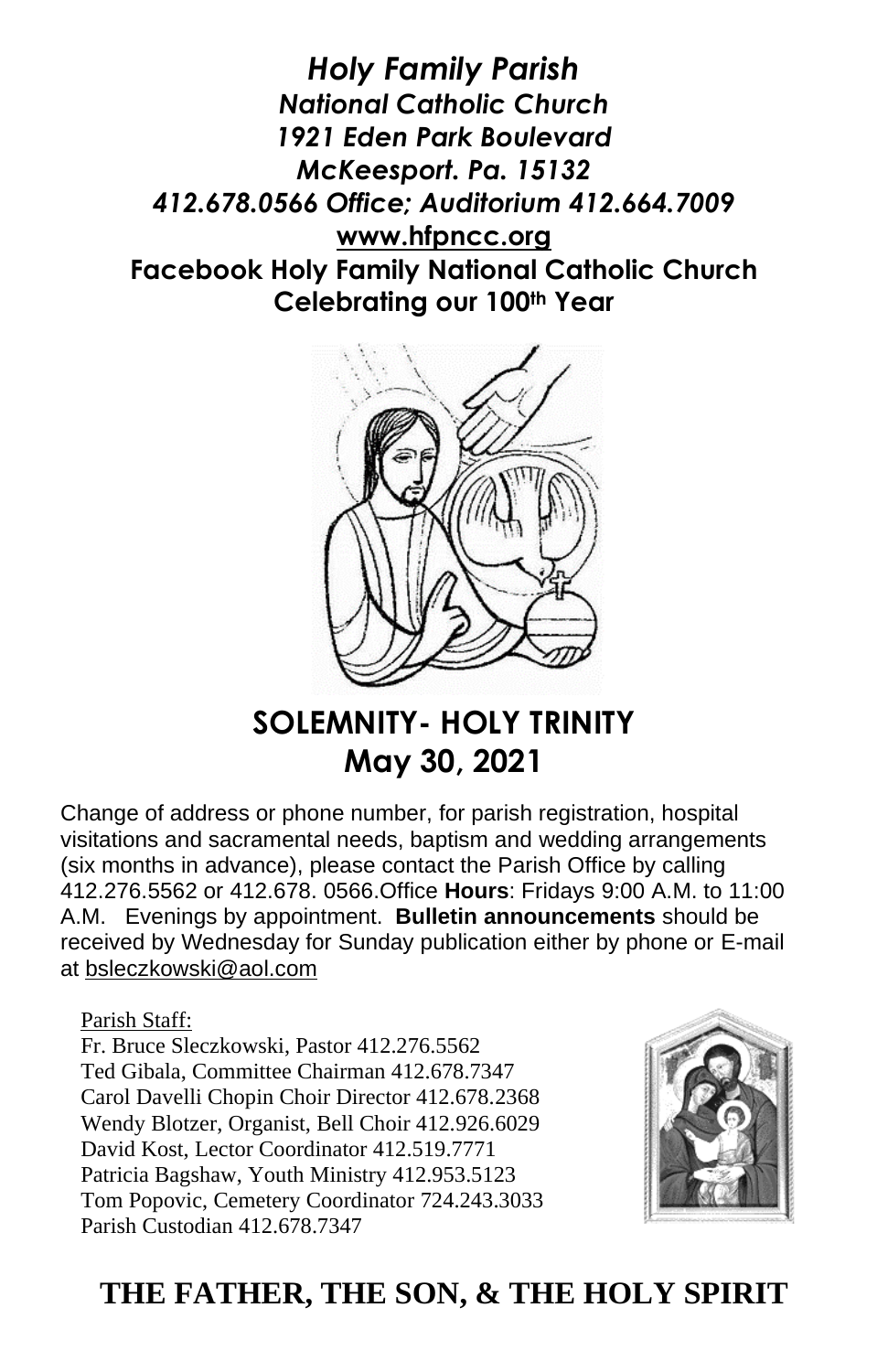### **THIS WEEK**

**Sunday, May 30, 2021** Trinity Sunday Holy Mass 9:00 A.M. **+ Delores Vivian Guy** Int. Lenny & Kathy Guy; **+George Jugan** Int. Laura Adamek

**Monday, May 31, 2021****Memorial Day** Holy Mass 10:00 A.M.

Closing of May Devotions

**Thursday, June 3, 2021 Corpus Christi** Holy Mass 10:00 A.M.

**Sunday, June 6, 2021 Sunday Octave of Corpus Christi**  Holy Mass 9:00 A.M. **+ Mary Strychalski** Int. David & Sandy Kost; **+Joseph Parknavy** Int. Frederic Chopin & Annunciation Choirs

*Although the state and other denominations have loosened Covid-19 restrictions, to play it safe, we will continue with our current practice here in Holy Family for the next 2 months, to see how everything develops. Masks are still required and please do not congregate in the Narthex before and after Mass. You can extend your greetings six feet apart outside keeping everyone safe. Thank You.*

#### **The Hail Mary Prayer**

Hail Mary, Full of Grace, The Lord is with thee. Blessed art thou among women, and blessed is the fruit of thy womb, Jesus.

Holy Mary, Mother of God, pray for us sinners now, and at the hour of our death. Amen.

C: Pray for us, O holy Mother of God. R: That we may be made worthy of the promises of Christ.